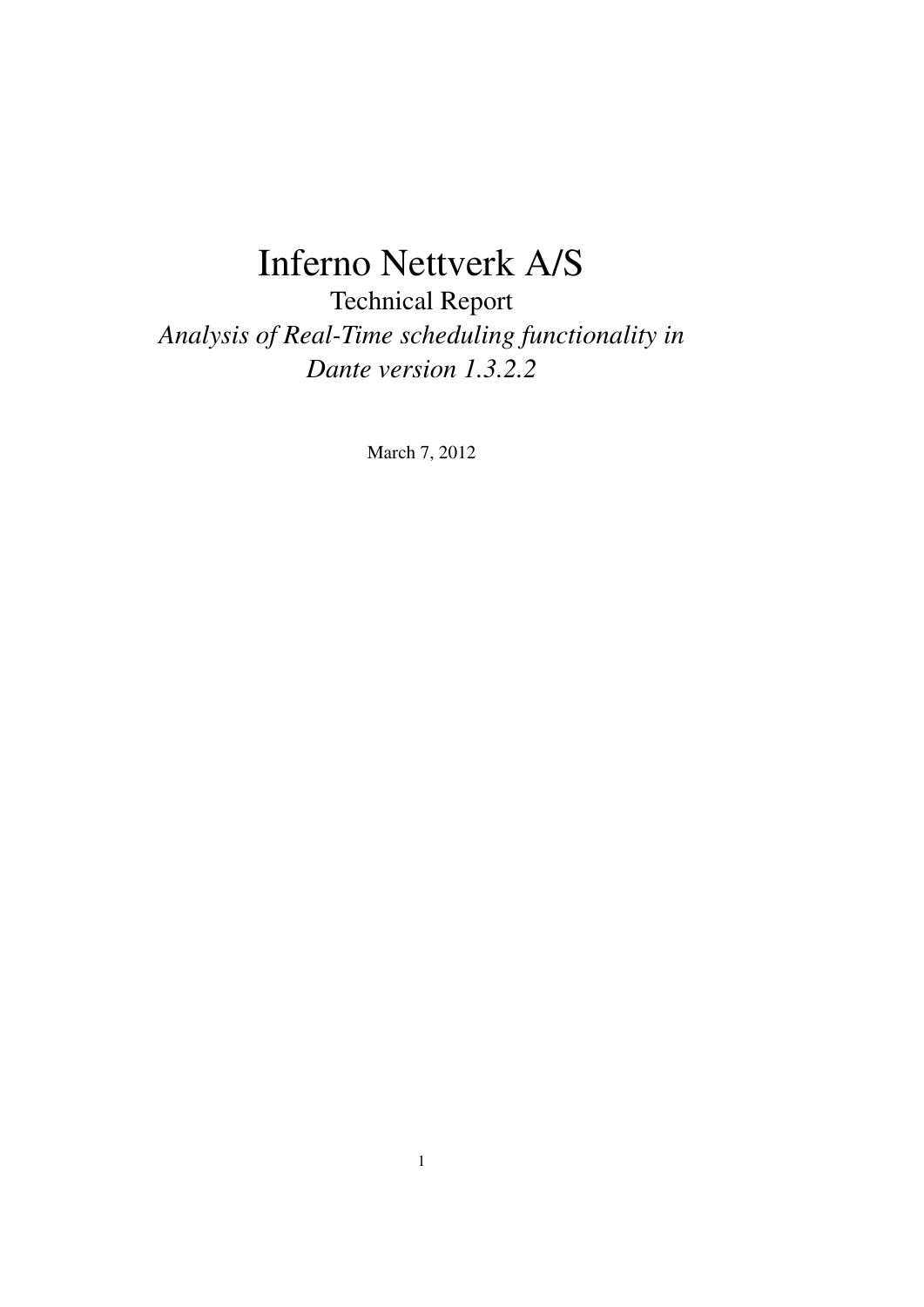# **Contents**

|   | <b>Introduction</b>                                                                    | 3              |
|---|----------------------------------------------------------------------------------------|----------------|
|   | <b>Test environment</b>                                                                | 3              |
|   | 2.1                                                                                    | 3              |
|   | 2.2                                                                                    | 3              |
| 3 | <b>Real-time behavior analysis</b>                                                     | 4              |
|   | Baseline (no CPU or IO-load) $\ldots \ldots \ldots \ldots \ldots \ldots \ldots$<br>3.1 | $\overline{4}$ |
|   | 3.2                                                                                    | 5              |
|   | 3.3                                                                                    | 7              |
|   | Effects on latency from internal network load<br>3.4                                   | 8              |
|   | Observed effects of bulk data transfers on RTT<br>3.5                                  | 9              |
|   | <b>Configuring Dante for Real-time scheduling and usage comments</b>                   | 10             |
|   | Summarv                                                                                |                |

| <b>List of Figures</b> |  |
|------------------------|--|
|------------------------|--|

| $\mathcal{D}_{\mathcal{L}}$ |                                                                                                           |  |
|-----------------------------|-----------------------------------------------------------------------------------------------------------|--|
| $\mathcal{R}$               | RTT with CPU load $\ldots \ldots \ldots \ldots \ldots \ldots \ldots \ldots \ldots \ldots$                 |  |
| $\overline{4}$              |                                                                                                           |  |
| 5 <sup>5</sup>              | Aggregated data transfers with CPU load 9                                                                 |  |
| 6                           |                                                                                                           |  |
| $7\phantom{.0}$             |                                                                                                           |  |
| 8 <sup>7</sup>              | RTT with internal traffic load $\ldots \ldots \ldots \ldots \ldots \ldots \ldots \ldots \ldots \ldots$ 12 |  |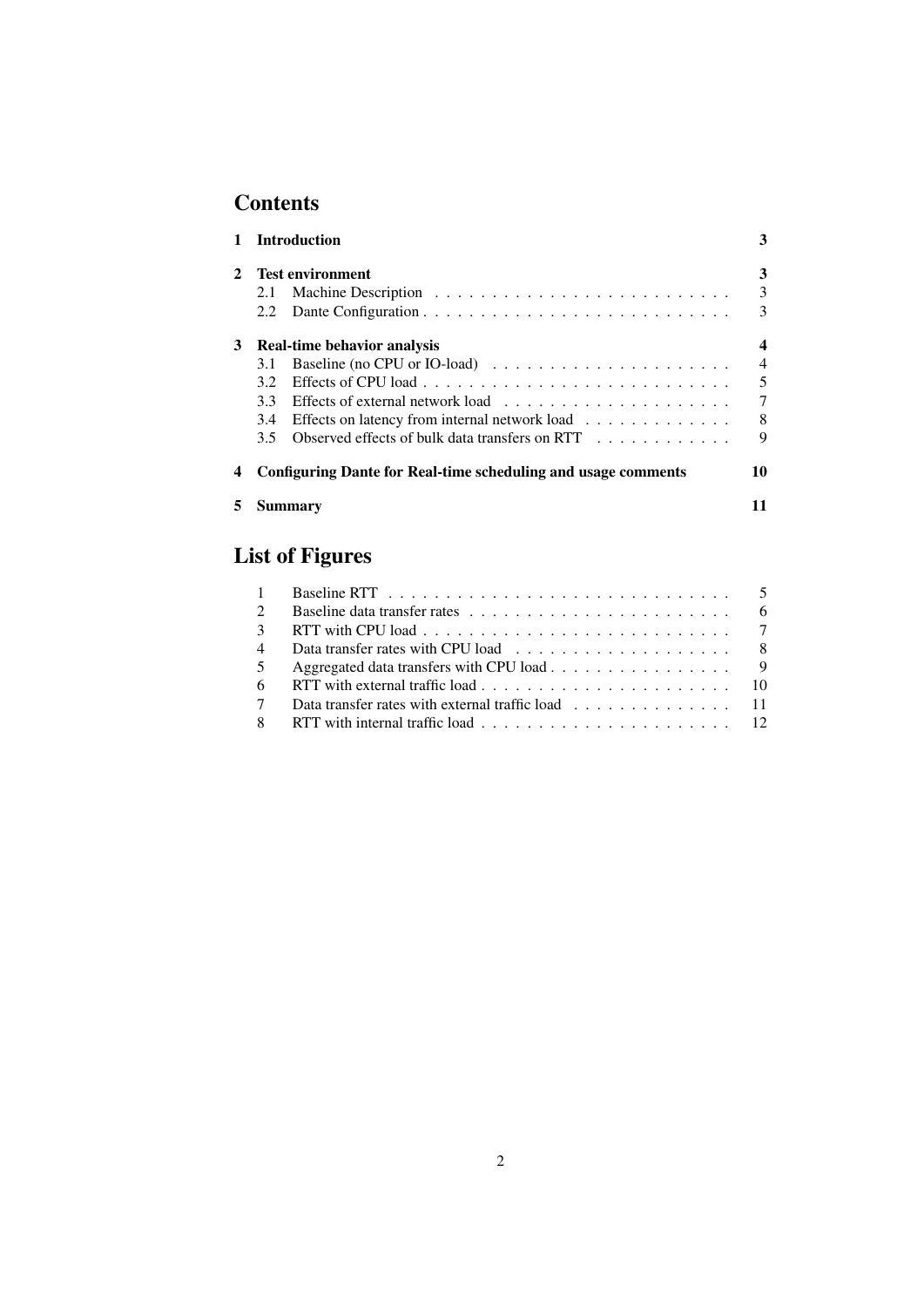# 1 Introduction

This report documents the results of an analysis of the performance and behavior of the real-time related functionality found in version 1.3.2.2 of the Dante SOCKS server implementation from Inferno Nettverk A/S. This version is not publicly available, but the functionality described in this document will likely be included in the upcoming public 1.4.0 version.

Two new keywords have been added in this version that makes it possible to specify the real-time scheduling algorithm and priority of Dante process types. Dante processes can also be bound to specific CPUs (CPU affinity).

## 2 Test environment

The tests described in this document are made in a simple test environment with three test machines and synthetic loads. Two different network switches are used. One switches traffic between the SOCKS clients and the Dante proxy, while the other switches traffic between the Dante proxy and the remote server. There is no other traffic of significance between the three machines at the time of testing. In some of the tests a second server machine is also used to receive traffic, or an extra client machine is used to generate traffic.

#### 2.1 Machine Description

The machine used to run Dante has a 2 core 2.4 GHz *Intel Core2* processor and two one-Gigabit networking cards. Traffic to and from the client is transmitted over one interface and traffic to and from the server is transmitted over the other interface. The machine runs Linux, with kernel version 2.6.18 installed.

#### 2.2 Dante Configuration

A snapshot of Dante 1.3.2.2 is used for testing. No special configure options are used and debugging is not enabled during compilation.

A simple configuration that forwards traffic is used in the server. Traffic information is at most only logged at the beginning and end of client sessions. This configuration is similar to what would be expected in a production environment.

Several variations of the real-time keywords are used in the tests. The following shows an example where the scheduling algorithm, priority, and the CPUs to use, is specified:

```
#enable real-time scheduling scheduling
cpu.schedule.mother: fifo/10
cpu.schedule.negotiate: fifo/10
cpu.schedule.request: fifo/10
cpu.schedule.io: fifo/15
#use only CPUs 0-2
```
cpu.mask.mother: 0 1 2 cpu.mask.negotiate: 0 1 2 cpu.mask.request: 0 1 2 cpu.mask.io: 0 1 2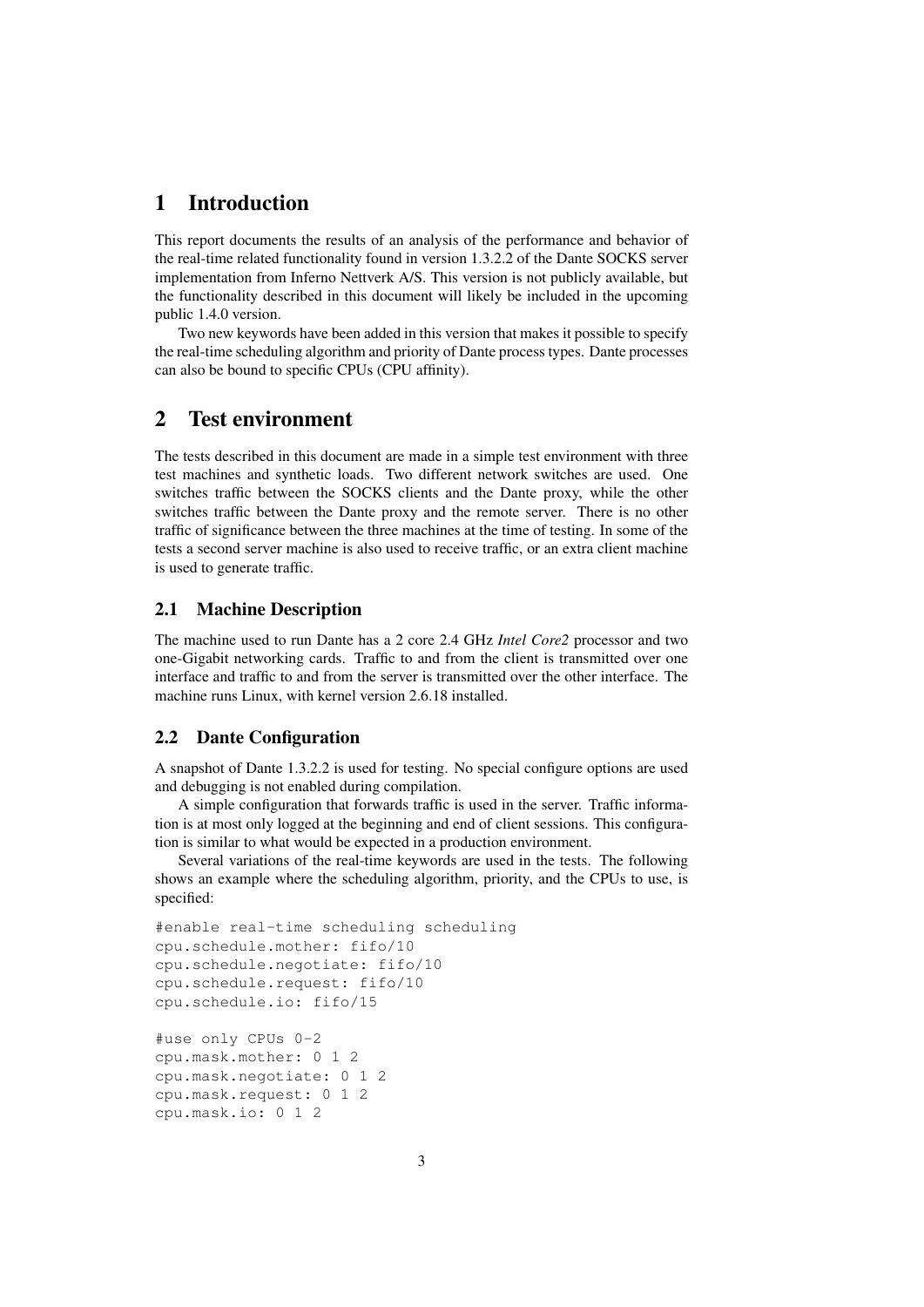## 3 Real-time behavior analysis

The purpose of these tests is to examine the effects of using the new real-time functionality in different usage scenarios. The three basic scenarios that will be looked at is having no load on the proxy machine, having a significant amount of CPU load from non-Dante processes, and having a significant amount IO traffic (both in other processes and passing through Dante). The behavior of Dante in these environments, when the real-time functionality is enabled, is compared to the behavior when the functionality is not enabled (the default/traditional behavior).

In addition to measuring the characteristics of traffic passing through Dante and other user-space processes, the performance when the traffic does not pass through Dante but is instead forwarded to the server via an *iptables* based NAT mechanism is also included. Because this mapping does not require traffic to pass via user space it gives an indication of what the optimal performance would be on the test machine (with only the hardware and kernel as performance limitations), and should closely match the performance of routing the traffic via a Linux-based layer 3 router (routing via the slow path).

Most tests are repeated at least three times, with the results from one of the test-runs shown, unless there are significant variations between the different test-runs.

Two types of traffic are generated in the tests. To measure latency a single-byte TCP request is sent to an *echo* server process on the server machine. The Round-Trip-Time (RTT) is calculated as the time from the the client sends a single-byte request until the reply has been received. The client then immediately sends a new request as soon as a reply has been received. This process is repeated for the test duration of 60 seconds, with information about the measured latency being logged each second. Values such as the lowest, average and median latency is stored.

To measure throughput, the client connects to a *chargen* server process on the server machine and the total amount of data that is received in the span of 60 seconds is measured. The transfer rate is also measured each second.

All tests are run in sequence but are shown in the same plot to allow for easier comparison.

#### 3.1 Baseline (no CPU or IO-load)

To establish a baseline for comparison, the latency was examined with no other load on either of the test machines.

A single TCP connection to the *echo* server is established through the Dante server and the RTT of a single byte being transmitted to the server and back is measured. This traffic places only a minimal load on the system and should give the lowest RTT values possible for the given combination of hardware, operating system, and software.

Figure 1 shows the resulting RTT values. There is little variation in either the median or average latency and both values are essentially identical regardless of whether the real-time functionality has been enabled or not. Both the median and average RTT values are at around 500  $\mu$ s. The latency for the traffic forwarded via NAT is as expected lower, at  $460 \mu s$ , so the cost of sending the traffic (a single byte) via Dante appears to be around 40  $\mu$ s, compared to kernel based routing/NAT.

There is some variability in the lowest RTT values measured, but this is to be expected because the traffic passes between three machines, two switches and three different user-space applications.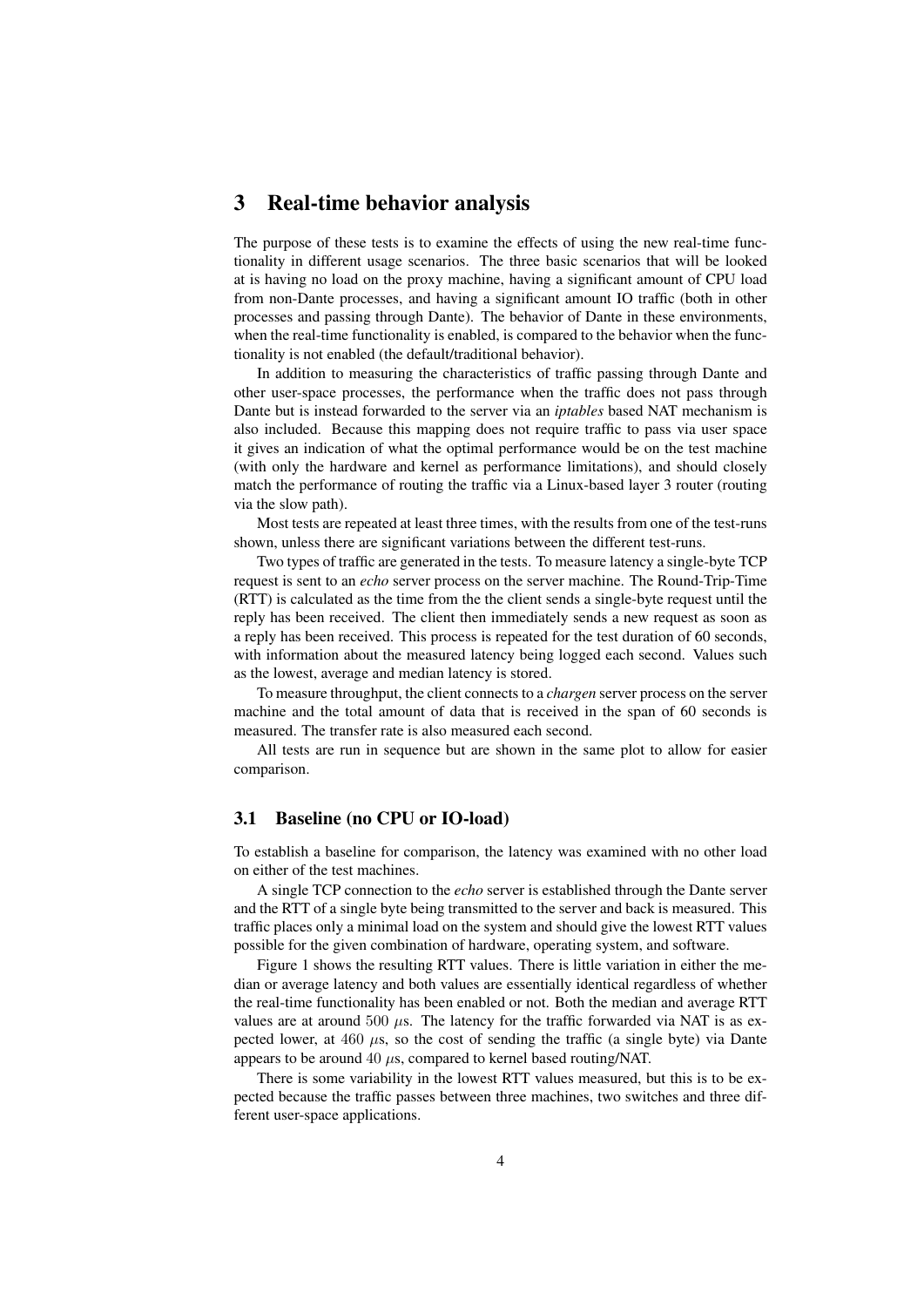

Figure 1: Baseline RTT

The baseline for the transmitted data is shown in Figure 2. In this test, 100 TCP clients are run in parallel and receive data from the *chargen* server, with 10 clients started each second from the start of the test. The sum of the transfer rates of all clients (as measured on the client side) is shown in the plot.

As with latency, there is no significant difference between using real-time scheduling or the default settings when there is no other load on the machine. The aggregated transfer rates lie at around 895  $MBit/s$ . The measured rates for the traffic forwarded via NAT shows less variation than for the traffic passing through Dante, but the total rate lies at around the same value.

#### 3.2 Effects of CPU load

To create a scenario where real-time scheduling is more likely to have an effect, a CPU based load is added to the machine running Dante. The load basically consists of a program that maintains a set of up to ten CPU intensive processes that run for roughly one second before terminating and being replaced by a new process. Each process performs a simple mathematical operation in order to use the CPU but does not use the disk or network. The number of CPU intensive processes exceeds the number of CPU cores/processors on the machine, and the processes are also given a *nice(1)* value of −3 to give them priority over the Dante processes, which run with the default *nice(1)* value of zero.

Figure 3 shows the resulting latency values. As with Figure 1, the values are measured using a single TCP connection; there is no other load on the proxy. The primary difference is that the average latency measured often diverges from the median value when the default (i.e., not real-time) scheduling is used, indicating that there are several spikes with higher latency when the default configuration is used. This is not observed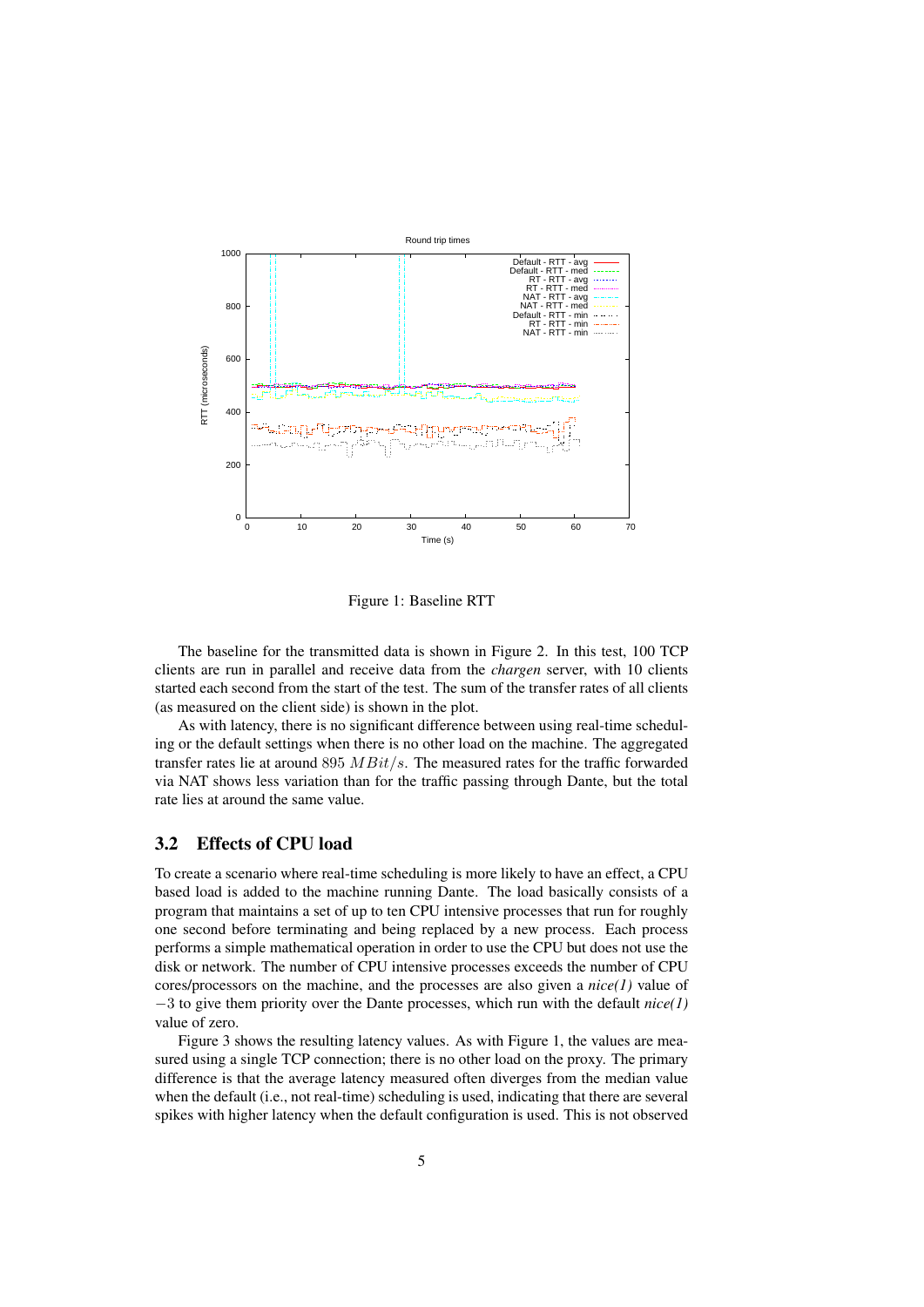

Figure 2: Baseline data transfer rates

when the real-time functionality is enabled (here the *fifo* scheduling algorithm is used). This effect was also seen with a slightly higher numbers of parallel connections.

The traffic load here is quite light, but the difference between using and not using real-time scheduling indicates that using real-time scheduling might reduce the likelihood of other processes having a negative impact on the latency of traffic passing through Dante. Using real-time scheduling appears to provide a latency that averages very close to the median, without sudden latency increases.

The effect of CPU load on accumulated transfer rates is shown in Figure 4. Here the CPU load clearly has an impact on the performance of Dante and results in much less consistent transfer rates than when real-time scheduling is used. At the lowest point the aggregated transfer rate falls to 245  $Mbit/s$ , when the default scheduling algorithm is used. When real-time scheduling is used (here the *rr* algorithm), the rate is not significantly changed compared to when there is no CPU load (see Figure 2).

As expected, having less access to the CPU results in less data being transmitted. Figure 5 shows the aggregated number of bytes transmitted via Dante. Comparing the NAT forwarded traffic and the traffic that passes through Dante when real-time scheduling is used, the default scheduling algorithm gives worse performance;  $5.4 \text{ } GByte$  is transmitted during the test period, compared to  $6.3$   $GByte$  when real-time scheduling is used.

Note that some experimentation was needed to find a way to generate a CPU load that would actually give a negative impact when real-time scheduling was not used. Unless other processes that are very CPU intensive or use real-time scheduling run on the same machine as Dante, the benefits from using real-time scheduling might be less than what is seen here.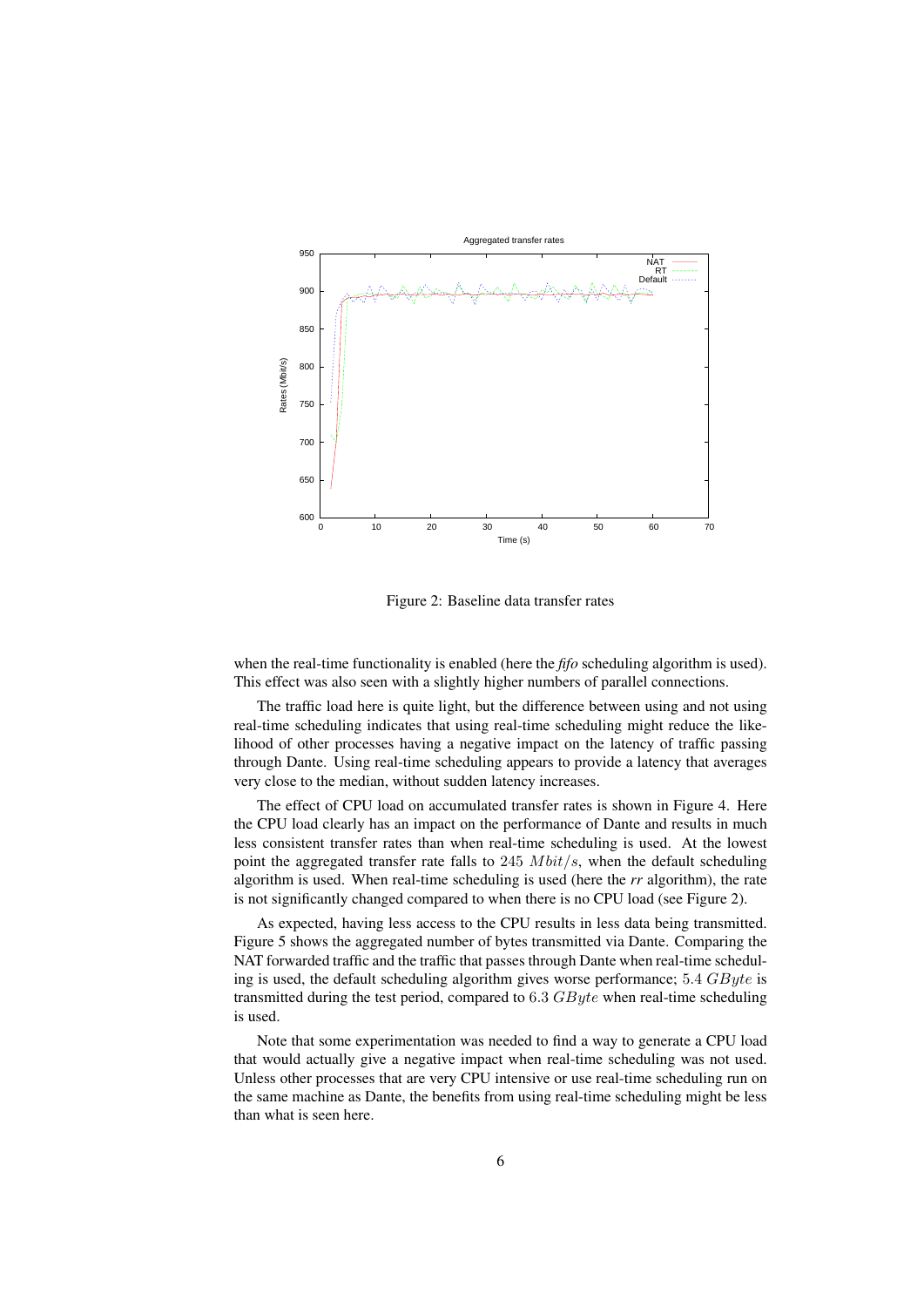

Figure 3: RTT with CPU load

#### 3.3 Effects of external network load

This test looks at the effects of external network traffic on latency and basically creates a worst case scenario where bulk traffic saturates the link. Two Dante servers are run on the proxy machine, each with a separate type of traffic passing through it. A single TCP connection is opened via one of the Dante servers in order to measure latency as above. The other Dante server is only used to create the network load, by having 100 TCP connections opened via it to the *chargen* server. Different client machines are used for latency measurements and the bulk data transfers, and there are similarly two different machines used for the *chargen* and *echo* servers; each client connects to a different server via different Dante servers, but both Dante servers run on the same machine. The data from the *chargen* server essentially saturates the link and results in most of the CPU time being spent in the kernel or processing interrupts. The bulk traffic load is started roughly ten seconds after the latency measurements start.

Figure 6 shows the latency for this usage scenario. The point at which the network load is added is clearly visible on the graph as the latency starts rising. There is no clear reliable benefit from using real-time scheduling in this case, which is not surprising as the resource being contended is not the CPU but the network/IO-bus. Even the traffic forwarded via NAT does not show significantly lower latency than the traffic that passes through Dante; the bottleneck here appears to be hardware related.

To examine the effects that the external network traffic has on transfer rates through Dante, the external load is reduced to 50 TCP connections and an identical load of 50 TCP connections are opened via Dante. The effects can be seen in Figure 7. The total rate is halved, which is not surprising because both client machines have the same number of connections open to the same *chargen* server, splitting the available network capacity between the connections that receive data. Use of real-time scheduling does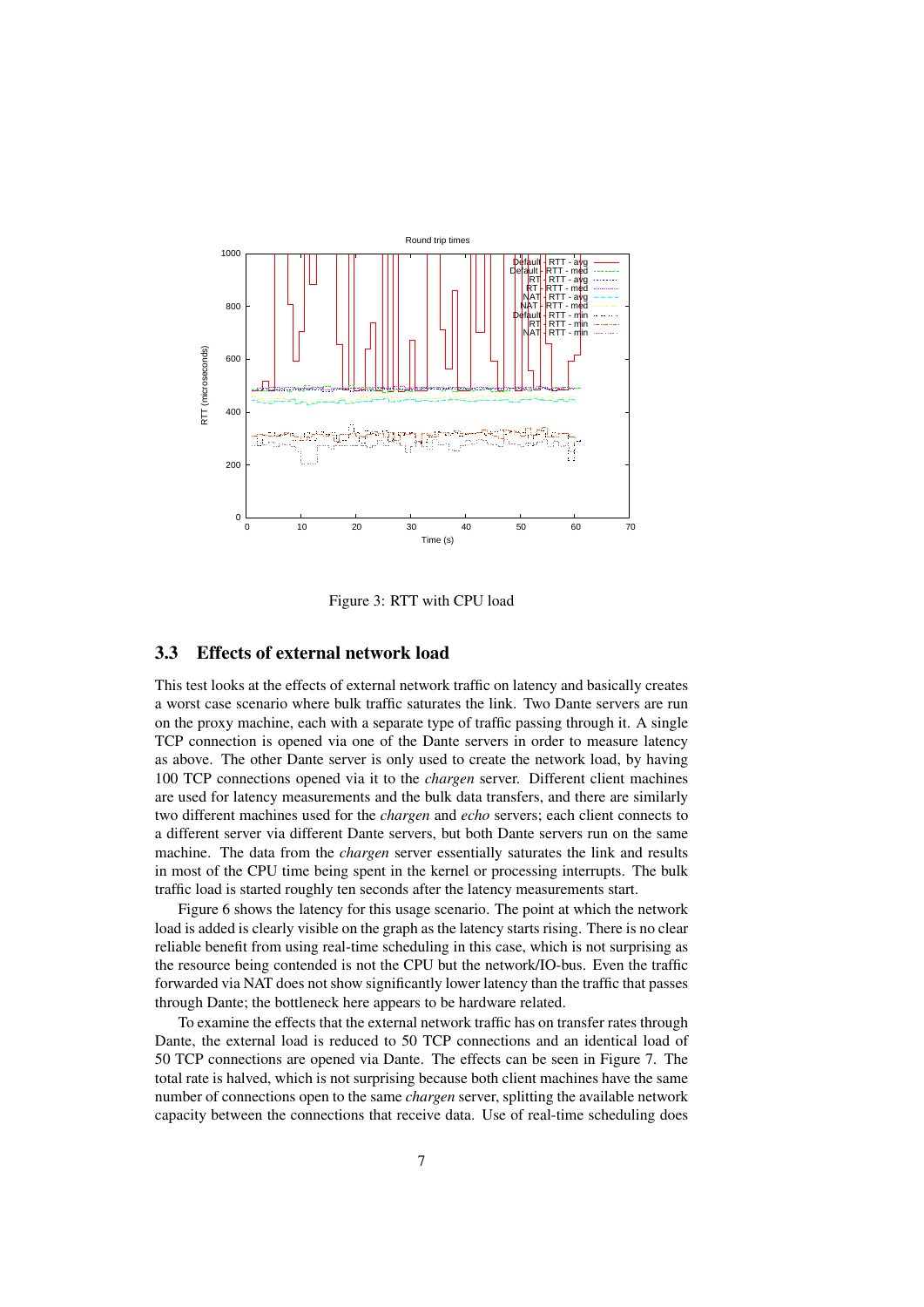

Figure 4: Data transfer rates with CPU load

not provide any difference in this case either, again most likely because the bottleneck is not the CPU.

Interestingly, the NAT traffic shows markedly degraded performance in this scenario. The reason for this is unknown, but possibly the kernel based forwarding mechanism does not perform well when there are user space processes that compete for the networking capacity, even when real-time scheduling is not used by the user space processes.

#### 3.4 Effects on latency from internal network load

Finally we look at the effects that bulk data transfers passing through Dante can have on the latency of traffic also passing through the same Dante processes. 100 TCP connections are established to the *chargen* server to create the network load, and one TCP connection is established to the *echo* server to measure latency. As the traffic from the *chargen* server will saturate the link and only a single byte is transmitted each time the latency is measured, this represents a worst-case scenario with regards to the influence the bulk traffic can have on the measured latency.

Figure 8 shows the results for this usage scenario, and here real-time scheduling has a positive effect on latency, giving lower RTT values. The *rr* scheduling algorithm was used in the server, along with CPU affinity for the Dante *io* process (the *io* process was also bound to one of the two cores on the machine).

The baseline rate plot in Figure 2 shows that enabling real-time scheduling does not improve transfer rates, but having real-time scheduling enabled appears to have a positive effect on the measured RTT when there is also a significant bulk data transfer load.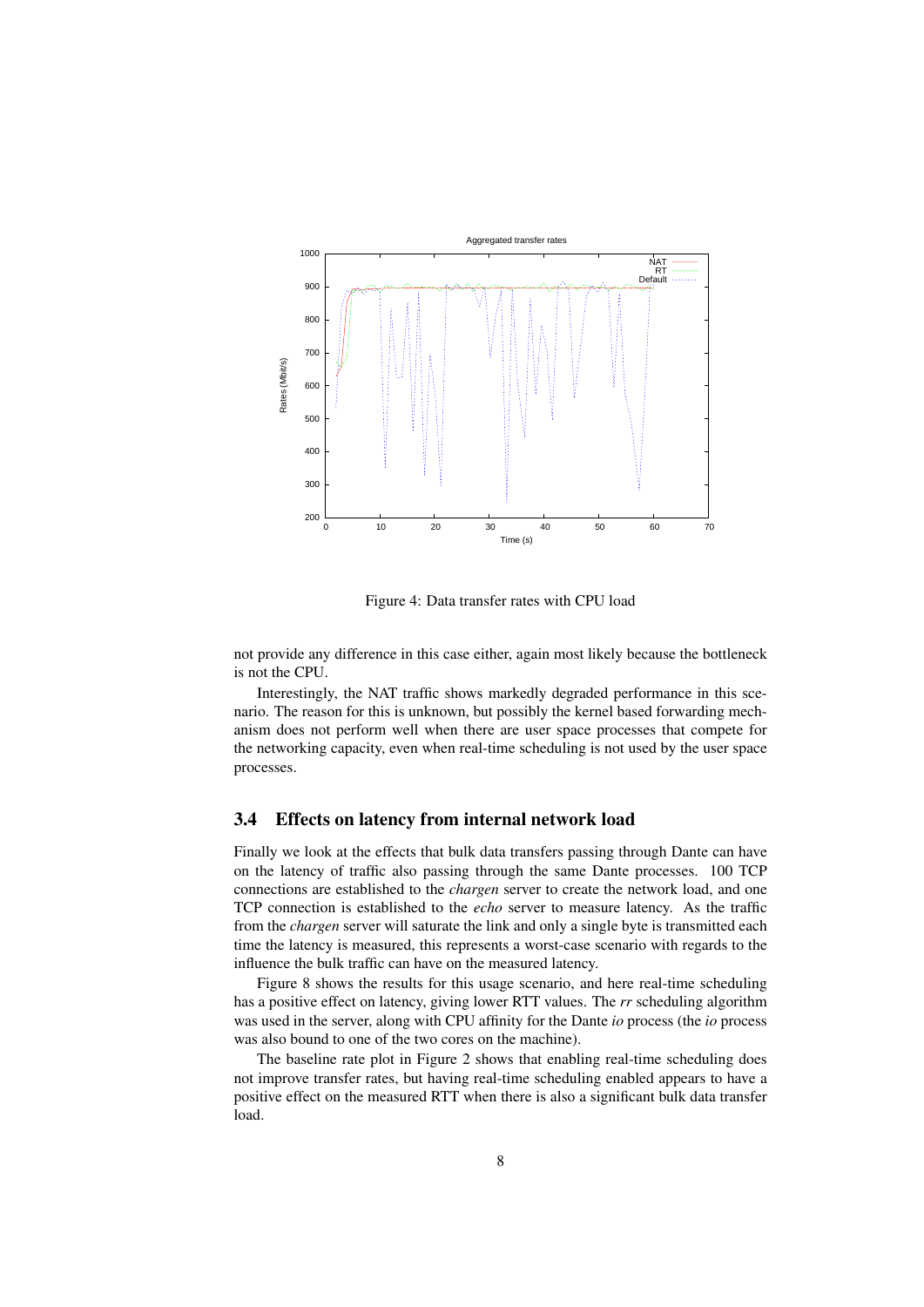

Figure 5: Aggregated data transfers with CPU load

#### 3.5 Observed effects of bulk data transfers on RTT

The Linux machine used for testing shows what appears to be a correlation between sustained bulk data transfers and increasing RTT values. This can be seen in Figure 6 and Figure 8.

In Figure 6, the measured latency is shown to increase gradually. This increase is very gradual and does not appear to be random. It also occurs even if the TCP connection used to measure latency does not pass through Dante but is forwarded via NAT without passing via a user space application. The bulk data in this experiment is always passed through user space, while we experimented with letting the data used for calculating latency pass either through Dante or through the NAT layer when analysing the behaviour observed here.

Figure 8 shows that the same behavior is seen when real-time scheduling is not used, and that real-time scheduling has a positive effect on latency by reducing the angle of the slope. The NAT traffic does however show a different behavior. In this case the latency increases quickly as new connections are being added and then remains flat. Both the connections to the *chargen* server and the connection to the *echo* server are forwarded via NAT so no user-space applications are used in this case.

This behavior does not appear to be Dante-specific and was only observed when the link is fully utilised (transfer rates at around  $900$   $Mbit/s$ ). Most likely this behavior is the result of the machine becoming overloaded; this type of behavior was not seen on a different and slightly more powerful machine running an essentially identical Linux kernel.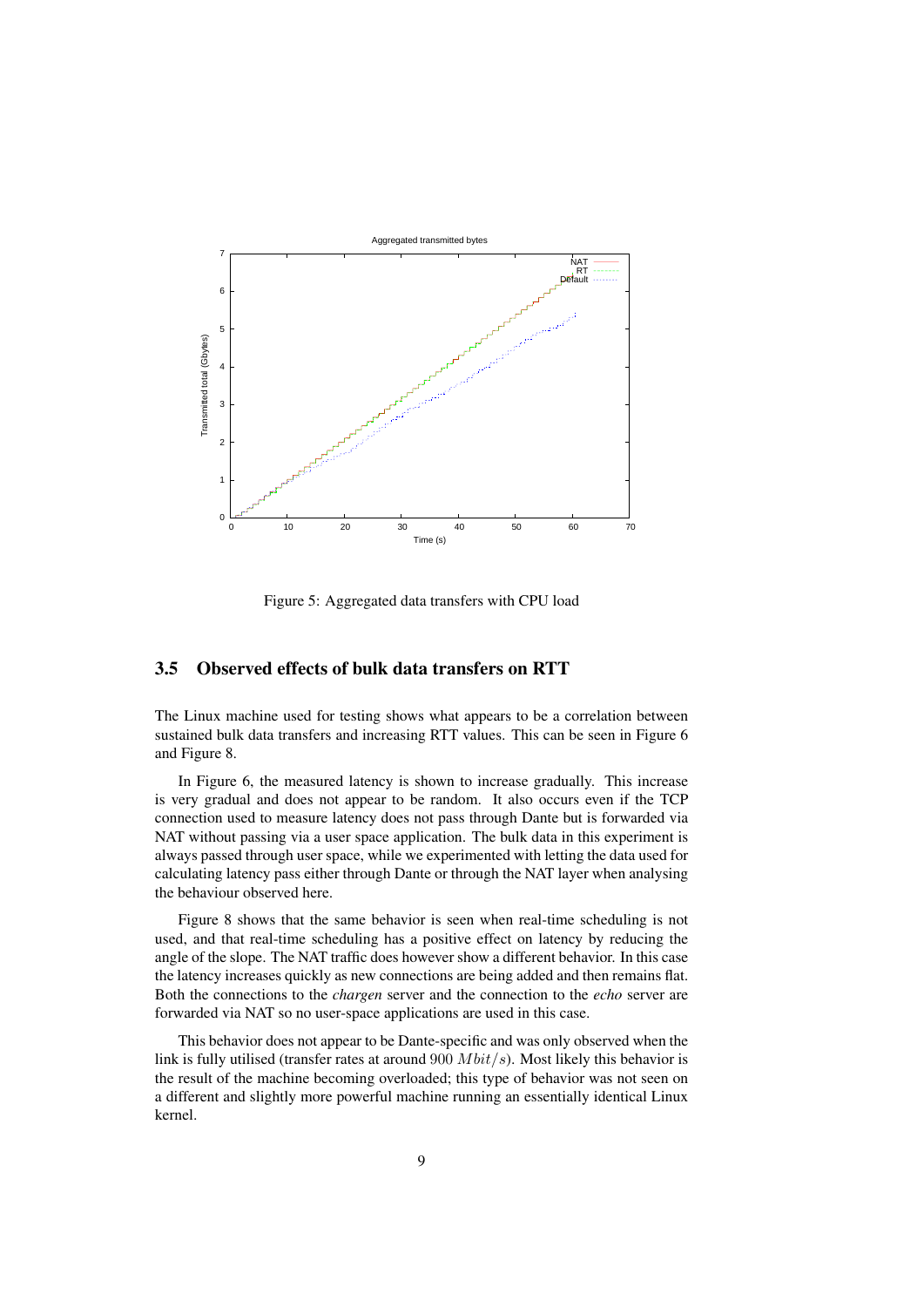

Figure 6: RTT with external traffic load

# 4 Configuring Dante for Real-time scheduling and usage comments

Dante uses multiple processes with dedicated tasks. The primary process types are as follows:

Mother Accepts connections from clients and forwards clients between the other three Dante process types.

Negotiate Handles SOCKS protocol negotiation.

Request Opens connections to external hosts.

#### IO Handles I/O.

The first three handle different phases of session setup and the last handles communication between the client and the remote server after the session setup has completed.

To influence the time required for connection setup and latency, real-time scheduling must be set for all four process types. This can be done as follows, giving a slight preference to reducing the latency of clients that have already finished establishing their sessions via the Dante server:

```
cpu.schedule.mother: rr/10
cpu.schedule.negotiate: rr/10
cpu.schedule.request: rr/10
cpu.schedule.io: rr/15
```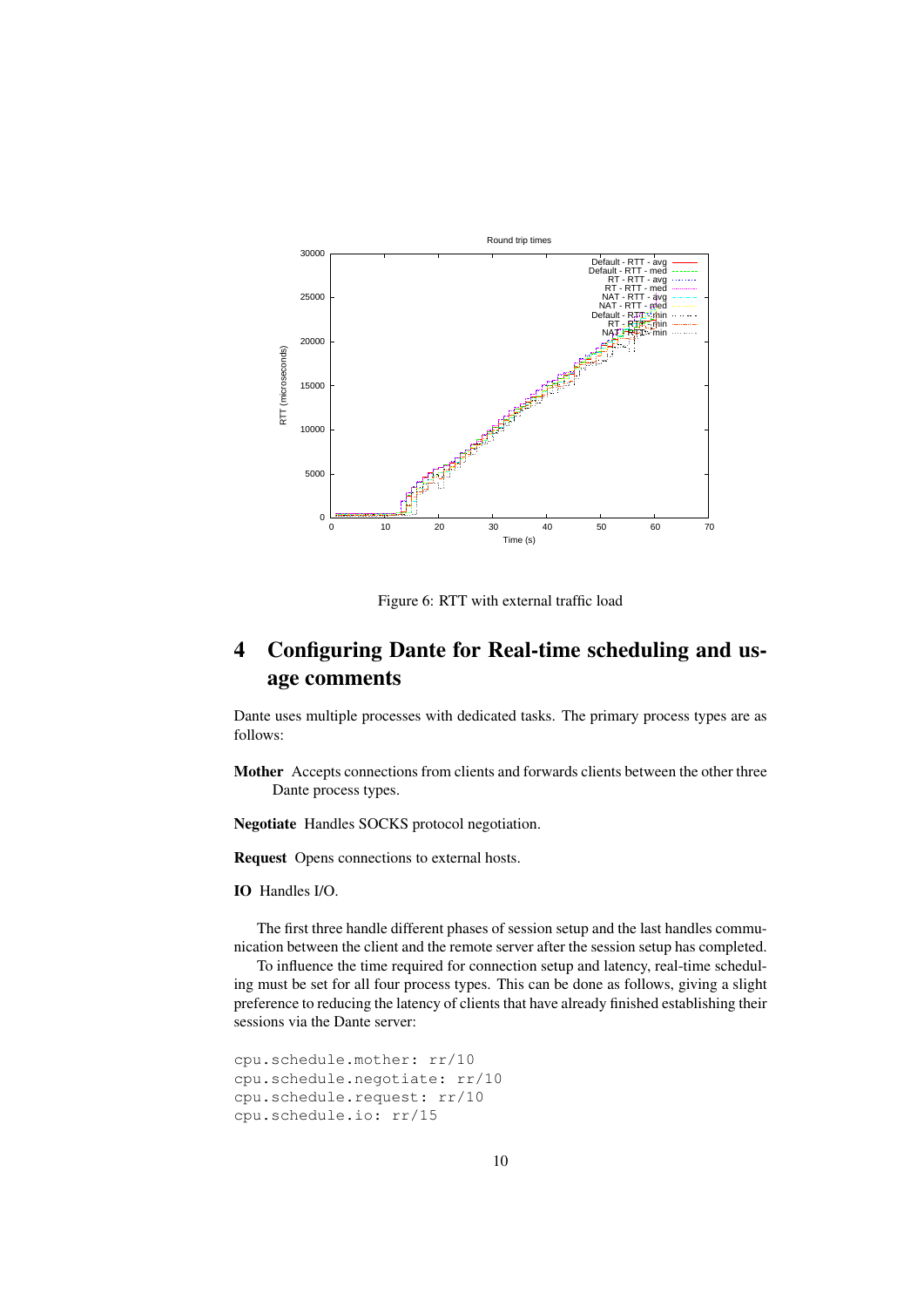

Figure 7: Data transfer rates with external traffic load

Most of the time is however spent in the IO process, which means that unless the connection setup time is important it should suffice to specify real-time scheduling for this process type, for example in this way:

```
cpu.schedule.io: rr/15
```
In general, we recommend that CPU affinity is also used when a real-time scheduling algorithm is used and that at least one CPU/CPU core is left free as a safety mechanism to prevent Dante from potentially consuming all available CPU capacity and preventing other processes on the machine from running properly.

Assuming a machine with four CPUs is used, this can be done in the following way, by specifying that only the first three CPUs should be used:

```
cpu.mask.mother: 0 1 2
cpu.mask.negotiate: 0 1 2
cpu.mask.request: 0 1 2
cpu.mask.io: 0 1 2
```
Or alternatively, if only the IO processes use real-time scheduling:

cpu.mask.io: 0 1 2

# 5 Summary

This technical report has examined the performance of Dante when real-time scheduling and CPU affinity is used in the Dante server.